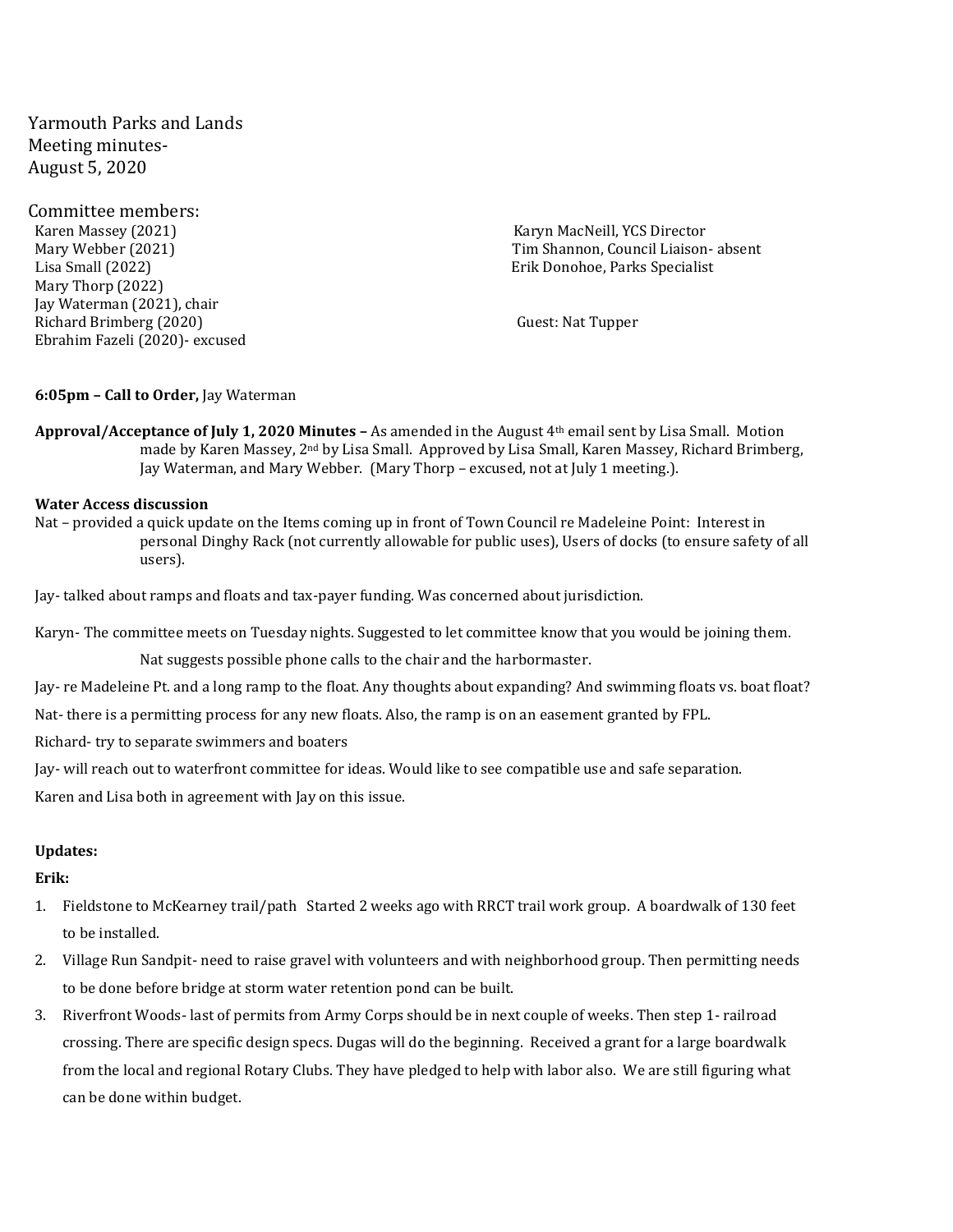Jay- Parks and Lands should send a thank you to the Rotary Clubs AND use our brand new logo.

Questions on Village Run- still bike trail activity? Erik: Nothing major

Still eligible for conversion? Karyn: nothing has been done

Mary W.- can the old school be relocated?

## **Updates, cont.:**

**Karyn:** Stay up on planning board meetings. The next one is 8/26/2020.

Also, E. Coli in Royal River – double the permissible amount for swimming. It has varied quite a bit and is being monitored.

# **Work Plan Discussion:**

Karen: water access is high on land acquisition priority list.

Karyn: Green Marine project on Cousins River- nothing new to report

Nat: While water access is a priority, there is no money in the budget. Not a priority for the Town Council as compared

to making our current parks and lands better. Has suggested "development impact fees". But no real traction.

Jay: Any other money? Nat: not really.

Jay: continues to look at connectivity and the 2017 land acquisition strategy. What about connectivity with easements etc.?

Lisa: it is one of the main goals in the Open Space Plan

Jay emphasizes keeping dialog open on creative ways to acquire land and connectivity.

Nat observations:

- 1. Open space residential standards need to be tweaked. Ex. density bonuses
- 2. Pocket parks- though nice, but not in as great a demand as larger areas. Also, sidewalks can create connectivity.
- 3. Royal River- reminded committee that we should look at "undevelopable lands"; at ecosystems, natural beauty, and fragile environments. Not everything has to be about increased public access.

Jay concurs on the importance of sidewalks and talks of meeting with the Bike/Ped committee. Has been approached by townspeople about sidewalks on East Maine St. to the Community Garden and the Frank Knight Forest.

### **Capital Improvement Plan:**

Karyn: refer to CIP request ex. tennis courts- no money ex. trails for Riverfront Woods

This year's budget is much smaller than anticipated. Also, there has been increased usage of parks and lands since Covid.

Jay: \$120,000- req. from parks and playground funds

Karyn: need to also request to use the funds

Jay: what about "wish list"? PLC could really use a lot more funding. How do we advocate in budget process for PLC? Nat: Explains Capital Improvement Plan process. Nat needs to know NOW what projects each dept. anticipates in the next 3 to 5 years. Itemizing your equipment, expected life of item, replacement cost… Also, maintenance of facilities